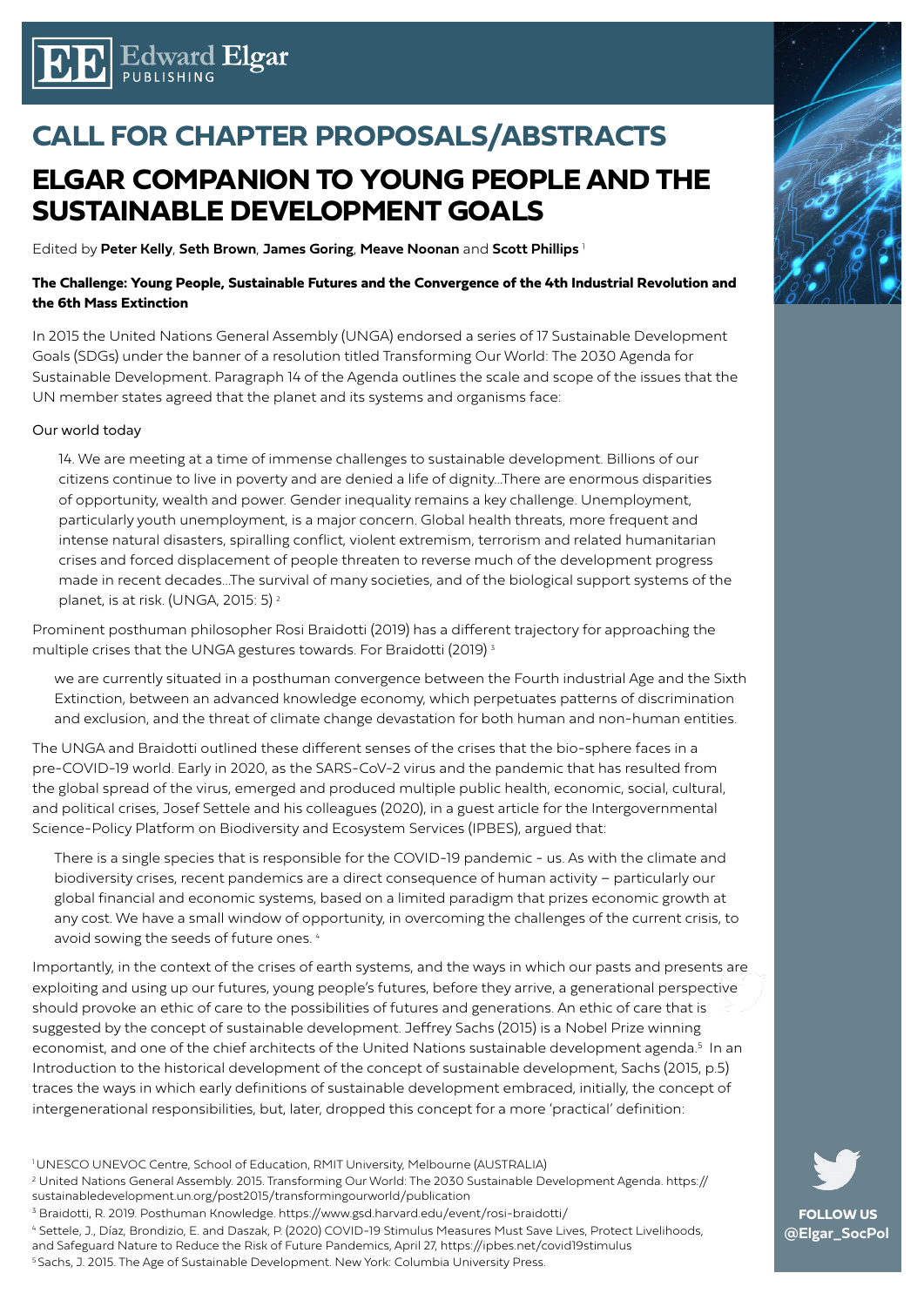This 'intergenerational' concept of sustainable development was widely adopted, including at the Rio Earth Summit in 1992. One of the key principles of the Rio Declaration was that 'development today must not threaten the needs of present and future generations.'

Over time, however, the definition of sustainable development evolved into a more practical approach, focusing less on intergenerational needs and more on the holistic approach linking economic development, social inclusion, and environmental sustainability. (Sachs 2015, p.5)

Yet, even on the evidence of the United Nations Sustainable Development Goals, such an ethic of care continues to be thwarted by the very real probability that, for the logics of advanced capitalism 'sustainable development' is, indeed, an oxymoron: 'despite progress in a number of areas over the past four years, on some of the Goals, progress has been slow or even reversed. The most vulnerable people and countries continue to suffer the most and the global response has not been ambitious enough' (UNDESA 2019). 6

### **The Opportunity: A Call for a Critical Engagement with the Possibilities of Sustainable Futures for Young People**

The United Nation Sustainable Development Goals (UN SDGs) provide a framework of action to address global challenges such as poverty, inequality, prosperity, peace, and justice to build more sustainable futures. The SDGs list seventeen interconnected goals to be achieved by 2030. For youth activists, researchers and policy makers engaged with enabling young people to imagine, shape and advocate for a sustainable future, the SDGs are profoundly important, because they prompt us to shift attention from an individual young person's well-being, resilience and enterprise, to the 'ecologies' that can promote diversity, inclusion, social justice, diverse cultures of democracy, and sustainable futures.

This Elgar Companion is timely, in that it will draw together contemporary research on concerns which reference a number of the key challenges and aspirations embedded in the SDGs including:

Goal 3) Good health and well-being

Goal 4) Quality education

Goal 5) Gender equality

Goal 8) Decent work and economic growth

Goal 10) Reduced inequality

Goal 11) Sustainable cities and communities

Goal 16) Peace, justice and strong institutions

These SDG-related concerns are vital at a time when planetary systems (environmental, social, cultural, economic, political) are in crisis, and where the multiple dimensions of these crises are evidenced in a variety of ways, including:

- wide-spread precarious and under-employment;
- the rise of a 'gig-economy', and the disappearance of meaningful work with the rise of AI, and the emerging 'digital disruption';
- dis-engagement from education and training that appears to be increasingly (un)'fit-for-purpose';
- significant physical and mental health and well-being challenges for large sections of the human population – especially for children and young people - including those associated with the COVID-19 pandemic;
- the continuing profound disadvantage and marginalisation of indigenous populations and communities;
- the wretchedness of life as experienced by the hundreds of millions of refugees and asylum seekers on the move around the globe;
- the rise of nationalisms, fundamentalisms, Islamophobia, trans\* phobia, homophobia and far-right populism in the 'liberal' democracies;
- continued in(effective) action by key actors (local, national, global) on the unfolding consequences of the Anthropocene.